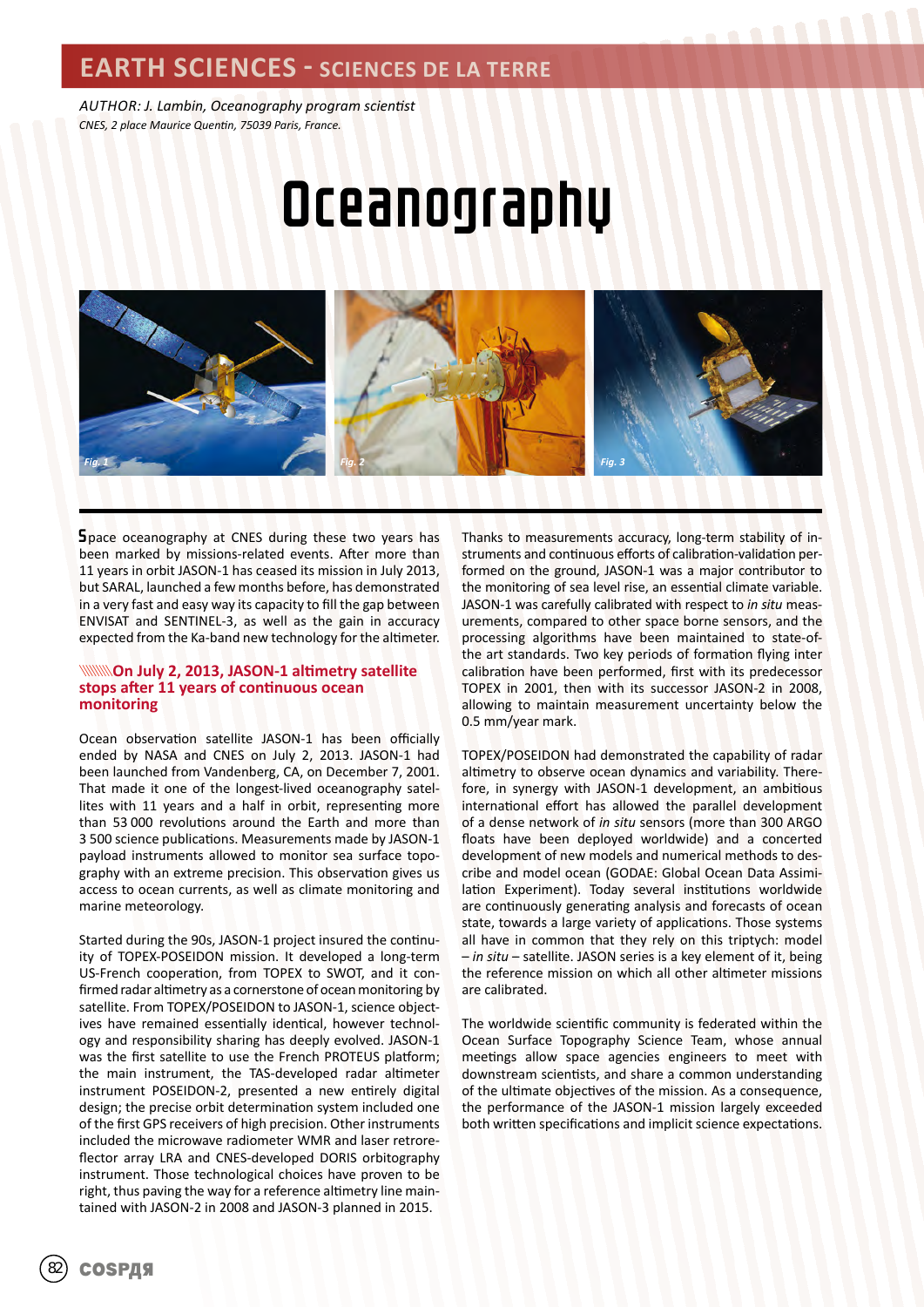

### **WINNOn February 25, 2013, launch of SARAL and birth of Ka-band altimetry (ALTIKA)**

The SARAL/ALTIKA project is a collaboration between France and India in environment monitoring. On a platform developed by the Indian space agency (ISRO), two independent payloads were embarked, ARGOS-3 and ALTIKA (+DORIS, +LRA), but their missions have the same objective: to promote the study of environment from space. ARGOS-3 is an element of the ARGOS system, dedicated to localisation, acquisition and distribution of environmental data. ALTIKA is an innovating Ka-band altimeter system, dedicated to accurate measurement of ocean surface topography. The data processing is integrated to the CNES ground segment SALP (Système d'Altimétrie et de Localisation Précise), which already operates the altimetry missions JASON-1, JASON-2 and CRYOSAT-2.

The SARAL mission is an essential component of the altimetry constellation from 2013 onwards, re-occupying the longterm ERS and ENVISAT ground track (Fig. 3). SARAL/ALTIKA is flying on the same orbit as ENVISAT to ensure a continuity of altimetry observations in the long term. On the other hand, the local time of passage over the equator is different due to specific cover requirements for the ARGOS instruments constellation.

On February 25, 2013, the ISRO-CNES SARAL mission was launch by PSLV from Sriharikota in India. On February 26, 2013, the first ALTIKA data were received at CNES for processing and verification. Because of the new features of ALTIKA, an extensive verification phase had been planned. However, the quality of the measurements made by ALTIKA was good from the very beginning of the mission. This allowed operational agencies (METEO-FRANCE, ECMWF, MyOcean, etc.) to start routine assimilation of SARAL data after only weeks.

SARAL/ALTIKA provides the first demonstration of Ka-band altimeter capabilities for fine resolution along-track applications, including coastal and inland water applications, which will be further developed for the future SWOT mission. The mission has a planned life of three years: the high level of interest for SARAL data in the scientific community makes it clear that every piece of the SARAL record will be used for many applications.

### **Other events**

Other mission-related events have marked the period 2012- 2014. CNES work on CRYOSAT-2 "SAR mode" over oceans have demonstrated that this new mode of acquisition – where the

along-track resolution is enhanced by a factor 20 – designed initially for sea ice studies, can provide – on an operational basis – a better accuracy over open ocean as well, without any caveat. In consequence, this mode should be set default mode for the upcoming SENTINEL-3 mission.

CFOSAT, the China-France wind-wave observation mission, currently under development has been through a zone of turbulence because of changing rules in international export regulation. However China and France are pursuing their collaboration on this satellite, with a revised schedule that now foresee the launch for 2018. Meanwhile, the KUROS airborne demonstrator of the SWIM instrument have been successfully developed and operated by scientists from LATMOS, providing useful representative data to prepare CFOSAT data processing chains.

SWOT project is progressing at a very good pace at NASA and CNES (Fig. 1). The Science Definition Team has been set up, gathering oceanographers and hydrologists from both US and France. People have started working hard at the bi-yearly meetings, and every other day, to prepare for this mission.

### *[Fig. 1] Artist view of the SWOT satellite.*

*© CNES/David DUCROS, 2012*

### *[Fig. 2]*

*The DORIS instrument onboard CRYOSAT-2 measures satellite trajectory and ground locations with great accuracy. © ESA/Stéphane CORVAJA, 2009*

*[Fig. 3] SARAL satellite. © CNES*

### *[Fig. 4]*

*Global sea level trend is a landmark product of the quality of "reference altimetry" period (1993-2010), thanks to the continuity of missions from TOPEX/POSEIDON, JASON-1 and JASON-2. Careful intercalibration of missions and continuous improvement in processing made this data an exemplary "essential climate variable" for global change studies. JASON-1 contribution is major, ensuring perfect continuity both upstream with TOPEX and downstream with JASON-2. © CNES/CLS/LEGOS*

COSPAS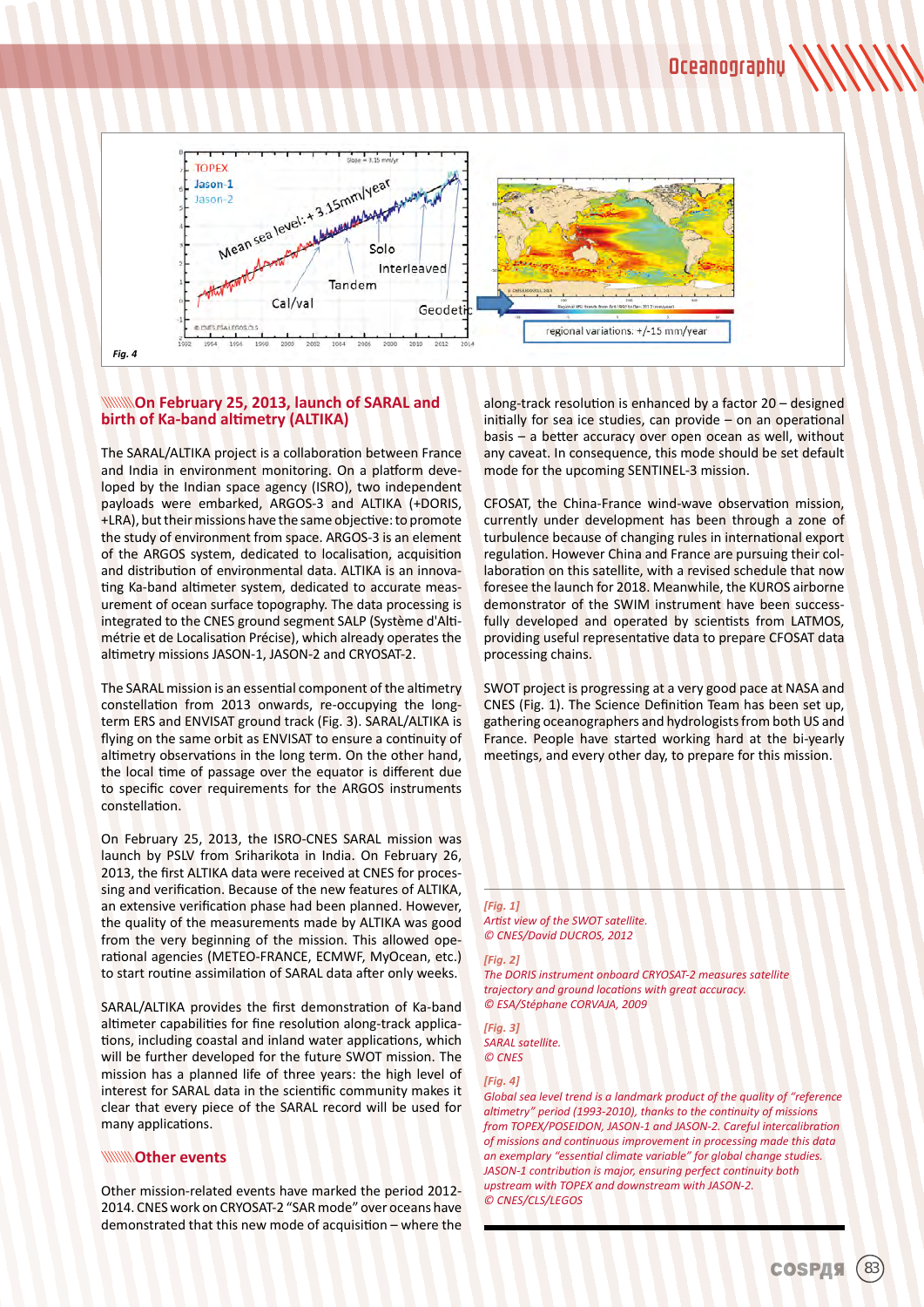### **EARTH SCIENCES - SCIENCES DE LA TERRE**

*AUTHORS: F. d'Ovidio(1), F. Nencioli(2,3), I. Pujol(4), M.H. Rio(4), Y.-H. Park(1), B. Queguiner(3), S. Blain(5)*

- *(1) LOCEAN, UMR 7159, 4 place Jussieu, 75005 Paris, France.*
- *(2) Laboratoire de Physique des Océans, UMR 6523, 6 avenue Le Gorgeu, 29285 Brest Cedex, France.*
- *(3) MIO, UMR 7294, Campus Luminy, 13288 Marseille Cedex 9, France.*
- *(4) CLS, 8-10 rue Hermes Toulouse, France.*
- *(5) LOMIC, UMR 7621, Avenue du Fontaulé, 66651 Banyuls-sur-Mer, France.*

## Oceanography

*The multisatellite-based adaptive strategy of the KEOPS2 cruise* La stratégie multisatellite de la campagne Keops2

**Abstract:** *The KEOPS2 cruise aimed to study the onset of springtime phytoplanktonic bloom in the Kerguelen region, using an adaptive sampling strategy based on regionally optimized multi-satellite data. This information has been combined together by Lagrangian diagnostics and has allowed to identify in near-real time a set of sampling sites representative of larger region, to follow in time the development of spring-time primary production, and to greatly optimize ship time.* 

**Résumé :** La campagne océanographique Keops2 a étudié le développement de la floraison phytoplanctonique printanière dans la région de Kerguelen, en utilisant une stratégie adaptative basée sur des données multi-satellite optimisées pour cette région. Ces informations, en combinaison avec des diagnostics lagrangiens, ont permis d'identifier en temps quasi-réel un ensemble de sites représentatifs de la région, de suivre le développement de la production primaire et d'optimiser le temps bateau.

### **WAYANTED CURRENT CHALLENGES IN biogeochemical field studies**

In biogeochemistry, oceanographic campaigns are essential tools, which provide observational ground for constraining models, test theoretical hypotheses and propose new paradigms. Nowadays, the planning of biogeochemical field studies faces two competing challenges for which the contribution of remote sensing is essential. The first challenge is the need of observational data on coupling mechanisms between physical and biogeochemical processes (e.g., [1]). Although biogeochemical processes are relatively well understood in zero dimension (well mixed) conditions, how the ocean's physical dynamics modulate them largely remains an open-ended question. In order to shed light on this issue, *in situ* observations have to encompass a large number of multidisciplinary measures (hydrology, horizontal and vertical transport and mixing properties, nutrients, trace elements, microbial communities and processes, etc.). This long list of parameters to acquire pushes towards lengthy occupation of sites, so that hardly more than one station can be visited during one day of field work.

The second challenge is the current interest for the so-called submesoscale. Model studies indicate that structures occurring at this spatiotemporal domain strongly modulate biogeochemical responses to physical forcing [2]. Is an abrupt change observed between two repeated stations the consequence of a temporal dynamics or the effect of sampling over a drifting filament? If there is no information on the position and temporal dynamics of filaments, a blind *in situ* survey which aims to avoid the synopticity problem should therefore scan a region at least few dozen kilometers by few dozen kilometers with a one kilometer and one day spatiotemporal resolution. Such submesoscale snapshot would correspond to a large

number of profiles per day (> 100), which is probably achievable by a towed vehicle with a limited number of sensors and up to moderate depth (few 100s m), certainly not by an exhaustive, deep biogeochemical sampling.

### **The KEOPS2 experiment and the role of remote sensing**

Nevertheless, ships are not alone during their field work in the open ocean, but are assisted by a network of satellites, several of which embark instruments able to resolve part of the submesoscale dynamics at the ocean surface. The KEOPS2 cruise is a recent interdisciplinary biogeochemical field campaign which visited the open ocean waters surrounding Kerguelen Islands (in the Indian sector of the Southern Ocean) in October-December 2011. The aim of the cruise was the description of the onset of the bloom in this region and in particular the quantification of the biogeochemical role of iron [3-4]. This part of the ocean is a remarkable example of strong submesoscale biogeochemical contrasts due to the presence of the Antarctic circumpolar current, which creates plumes of naturally iron-fertilized waters when it encounters topographic reliefs like Crozet and Kerguelen archipelagos. Iron-rich filaments giving rise to high level of primary production can be a few dozen kilometers apart from iron-poor waters.

The KEOPS2 cruise could benefit from regionally optimized satellite products produced by Ssalto/Duacs and CLS with support from CNES. These products include sea surface height anomalies at 1/8° (compared to 1/3° resolution of the standard AVISO product), a regional mean dynamic topography, 1/25° chlorophyll MODIS and MERIS composite images and sea surface temperature from MODIS/AQUA, MODIS/TERRRA, AVHRR/NOAA-19, AVHRR/METOP-A [5]. Chlorophyll and sea surface temperature images allowed identifying and tracking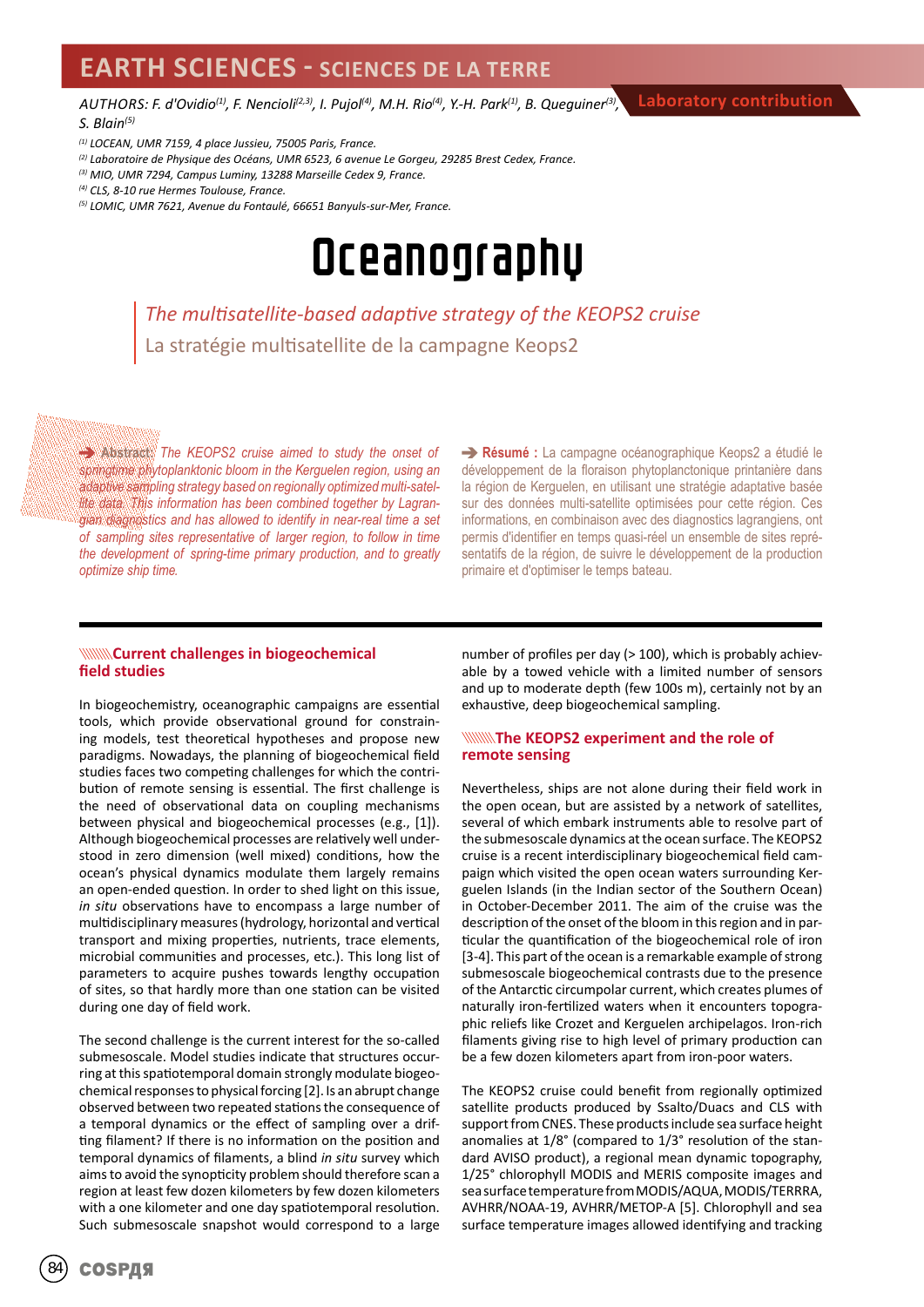Oceanography





of the position of large-scale to submesoscale fronts for the duration of the cruise as well as the onset and evolution of phytoplanktonic bloom (Fig. 1). Altimetry has been analyzed with Lagrangian diagnostics [6] in near real time to estimate the position of the iron-rich water mass, *i.e.*, water parcels originating from the plateau (Fig. 2). Thanks to this Lagrangian calculation, the extension of the chlorophyll plume was forecast several days before the beginning of the bloom. After the bloom and still during the cruise, the Lagrangian analysis of altimetry data was confirmed by a comparison with ocean color images.

Either as interesting features on themselves (as focal regions of enhanced biophysical coupling) or as a source of confounding effects when disentangling spatial gradients from temporal trends, submesoscale features can hardly be ignored by current biogeochemical field studies. Therefore, satellite imageries provide key information for tracking submesoscale variability and adapting sampling strategies. This biogeochemical role of satellite data is expected to become even stronger with next missions aimed at fine scale dynamics like SWOT.

#### *[Fig. 1]*

*Development of the spring bloom during the KEOPS2 cruise in the Kerguelen region. The possibility of tracking these globular structures in near real time during the KEOPS 2 cruise allowed identifying the regions inside and outside the plume without a preliminary in situ mapping. From (a) to (d): 2011/9/28, 2011/10/9, 2011/10/28 and 2011/11/11. © From [5]*

### *[Fig. 2]*

*Prediction of the extension of the chlorophyll plume by a Lagrangian analysis of altimetry data before the occurrence of the bloom (when the sampling sites have been decided). Note the remarkable agreement between this map, computed with data from the 2011/9/28, and the extension of the chlorophyll plume (Fig.1d). © From [6]*

### **REFERENCES**

[1] Abraham, E. et al. (2000), Importance of stirring in the development of an iron-fertilized phytoplankton bloom, *Nature*, **407**, 727.

[2] Lévy, M. *et al.* (2012), Bringing physics to life at the submesoscale, *GRL frontier article*, **39**, L14602.

[3] Blain, S. *et al.* (2008), The natural iron fertilization experiment KEOPS (KErguelen Ocean and Plateau compared Study): An overview, *Deep Sea Research Part II: Topical Studies in Oceanography*, **55**, (5-7) pp. 559-565.

[4] Smetacek, V. et al. (2012), Deep carbon export from a Southern Ocean iron-fertilized diatom bloom, *Nature*, **487**, 313; see also News and Views on the same issue.

[5] Ssalto/Duacs and CLS Aviso User Guide - Kerguelen Products.

[6] d'Ovidio, F., *et al.* (2009), Comparison between Eulerian diagnostics and the finite-size Lyapunov exponent computed from altimetry in the Algerian Basin, *Deep Sea Res. I*, **56**, 15-31.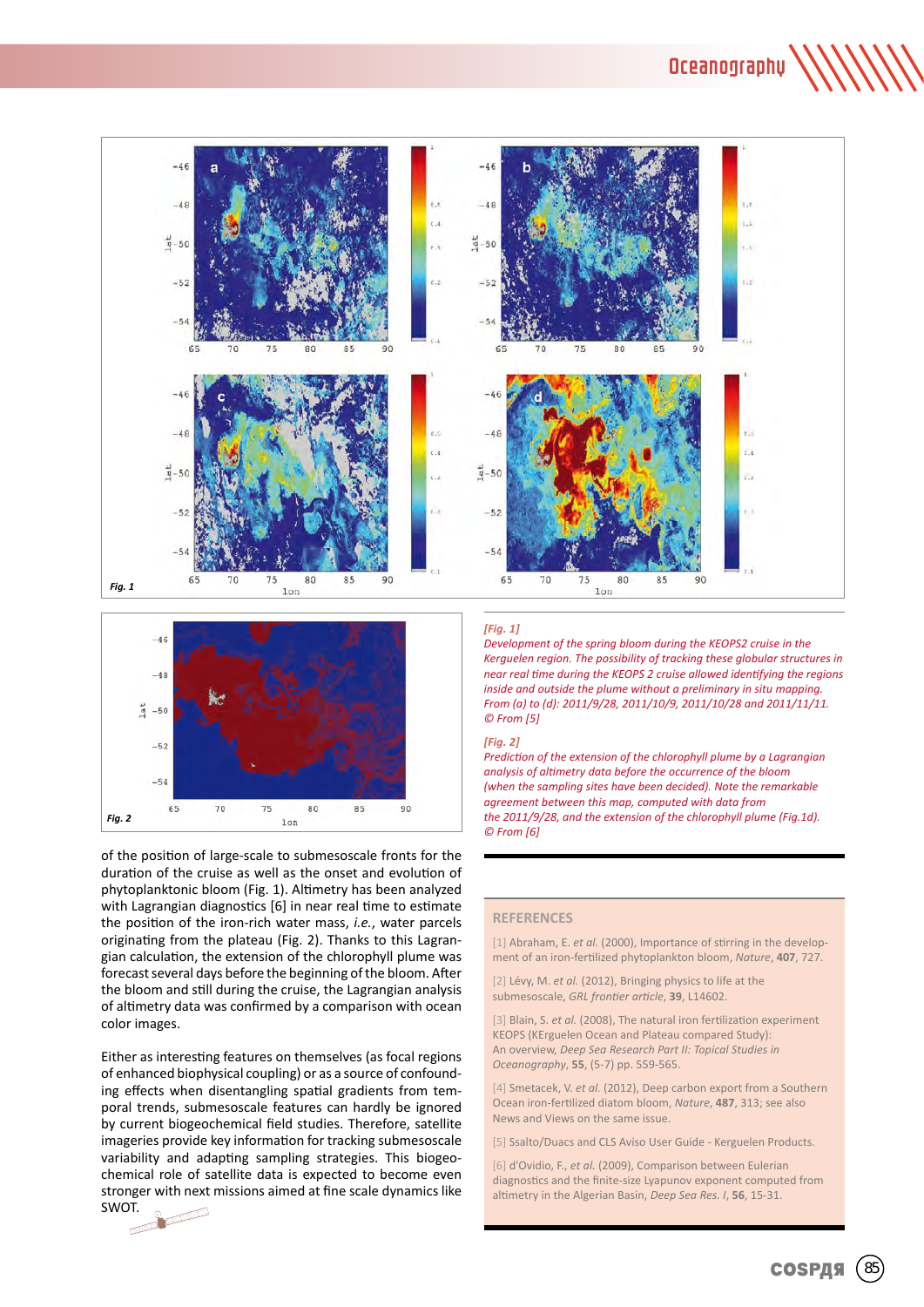*AUTHORS: J. Verron(1), P. Sengenes(2), N. Picot(2), N. Steunou(2) and the SARAL/ALTIKA mission group*

**Laboratory contribution**

*(1) LGGE, UMR 5183, 54 rue Molière, 38402 Saint-Martin-d'Hères, France. (2) CNES, 18 avenue Edouard Belin, 31401 Toulouse Cedex 9, France.*

## Oceanography

*SARAL/ALTIKA: a Ka-band altimetry mission* SARAL/AltiKa : une mission altimétrique en bande Ka

**Abstract:** *The India-France SARAL/ALTIKA mission is the first Ka-band altimetry mission dedicated to oceanography. The mission objectives are the observation of the oceanic mesoscales and also include coastal oceanography, global and regional sea level monitoring, data assimilation and operational oceanography. Secondary objectives include ice sheet and inland waters monitoring. One year after its launch, the results widely confirm the nominal expectations in terms of accuracy and data quality in general.* 

**Résumé :** La mission franco-indienne SARAL/AltiKa est la première mission altimétrique en bande Ka dédiée à l'océanographie. Ses objectifs sont d'abord l'observation des mésoéchelles océaniques mais incluent aussi l'océanographie côtière, le suivi du niveau des mers à l'échelle globale et régionale, l'assimilation de données et l'océanographie opérationnelle. L'accès à un suivi des calottes polaires et des eaux continentales est également visé. Un an après le lancement, les résultats obtenus confirment largement les attentes en termes de précision et de qualité de mesures en général.

The SARAL-ALTIKA satellite mission is an India-France ISRO-CNES joint project. The satellite has been put into orbit by a PSLV vehicle supplied by ISRO, and launched from the ISRO Sriharikota launch base on February 25, 2013 (Fig. 1). SARAL (SAtellite for ARgos and ALTIKA) payload consists of an ARGOS instrument and an altimetry payload provided by CNES, including the ALTIKA radiometer-altimeter.

SARAL/ALTIKA was intended to be a gap filler mission between the RA-2 on-board ENVISAT and SENTINEL-3 [1]. As such, SARAL/ALTIKA is flying on the same orbit as ENVISAT. The special feature of SARAL/ALTIKA is that it is based on a wideband Ka-band altimeter (35.75 GHz, 500 MHz), which is the first satellite altimeter dedicated to oceanography to operate at such a high frequency. The ALTIKA instrument therefore consists in a Ka-band altimeter based on proven concepts and already developed subsystems, as it inherits a lot from SIRAL (European Space Agency CRYOSAT mission) and POSEIDON-3 (on the JASON-2 mission), and an embedded dual frequency radiometer. As a result, the altimeter and the radiometer share the same antenna. Compared to past altimetry missions that were in Ku/C-band, the single frequency Ka-band altimeter allows an enhanced bandwidth. Also, the reduced ionosphere effects in Ka-band authorize a mono-frequency altimeter. Moreover, the enhanced bandwidth (480 MHz w.r.t 320 MHz for POSEIDON-3) induces a better vertical resolution. The spatial resolution is also improved, thanks to Ka-band (smaller footprint) and the increased PRF (4 kHz w.r.t. 2 kHz for POSEIDON-3).

The SARAL/ALTIKA main scientific objectives concern various themes like mesoscales in open-ocean, coastal areas, seasonal forecast and climate studies. Secondary objectives are the monitoring of continental water level and mean sea level variations, the observation of polar oceans, the wave and wind

fields, the study of continental and sea ices, the access to low rain climatology, and marine biogeochemistry. Reference [2] gives an excellent indication of the first calibration/validation investigations and of the very first scientific explorations that have been undertaken with the SARAL/ALTIKA data.

Clearly, the quality of the first data is indubitable. It satisfies and even overcomes the expectations and the initial mission's requirements (Fig. 2). SARAL/ALTIKA was seen as a "medium accuracy, complementary mission" with regard to the JASON "reference mission". First results are at least in line with JASON-2. Also, the quality of SARAL/ALTIKA data in terms of accuracy, data latency and availability has allowed us to rapidly make the data available, leading especially to an efficient integration in several operational systems. The known effect of rain on the Ka-band was such to put some uncertainty on the full availability of data in some regions. This proved to be much less constraining than expected. On the other hand, improved ability in coastal area is confirmed and improved resolution in general is validated so far. Other domains of application such as inland waters and ice sheets monitoring also took an active part in looking at the first data with quite satisfactory findings so far.

As of today, all components of the SARAL/ALTIKA system are working properly. Excellent stability of the instruments of the ALTIKA mission is seen after one year in orbit. All operations are run smoothly between CNES, ISRO and EUMETSAT. The availability of data and products (OGDR, IGDR and GDR) has been made easily since the beginning. All products' quality is in line with mission's requirements and performance is similar to JASON-2 (the reference altimetry mission) and sometimes better. It represents the achievement of a very prolific cooperation between ISRO and CNES with performances exceeding mission expectations.